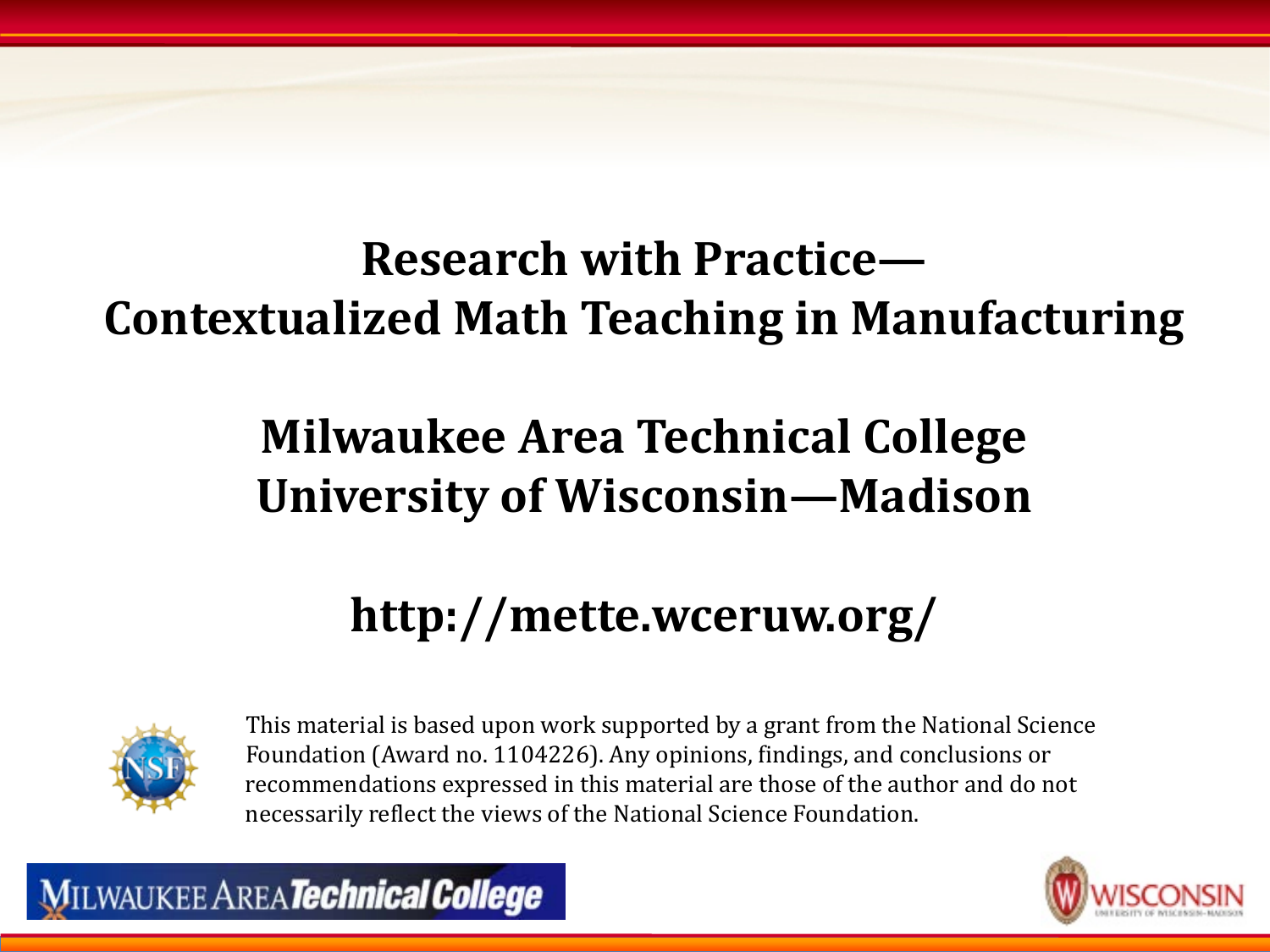#### **Manufacturing Programs at MATC**

| <b>Program Code</b> | <b>Program Title</b>                     |
|---------------------|------------------------------------------|
| $10 - 603 - 1$      | <b>Chemical Technician</b>               |
| 10-605-1            | Electronic Technology/Electronics        |
| 10-605-3            | Electronics-Computer                     |
| 10-605-6            | <b>Bio-Medical Electronics</b>           |
| 10-605-7            | <b>Electronic Engineering Technology</b> |
| 10-606-1            | <b>Mechanical Design Technology</b>      |
| $10 - 621 - 1$      | <b>Welding Technology</b>                |
| 10-623-9            | <b>Quality Engineering Technology</b>    |
| 31-420-1            | <b>Machine Tool Operation</b>            |
| 31-421-2            | <b>Mechanical And Computer Drafting</b>  |
| 31-442-1            | Welding                                  |
| 31-444-1            | <b>CNC Machine Operator/Programmer</b>   |
| 32-439-1            | Tool & Die Making                        |

**MILWAUKEE AREA Technical College** 

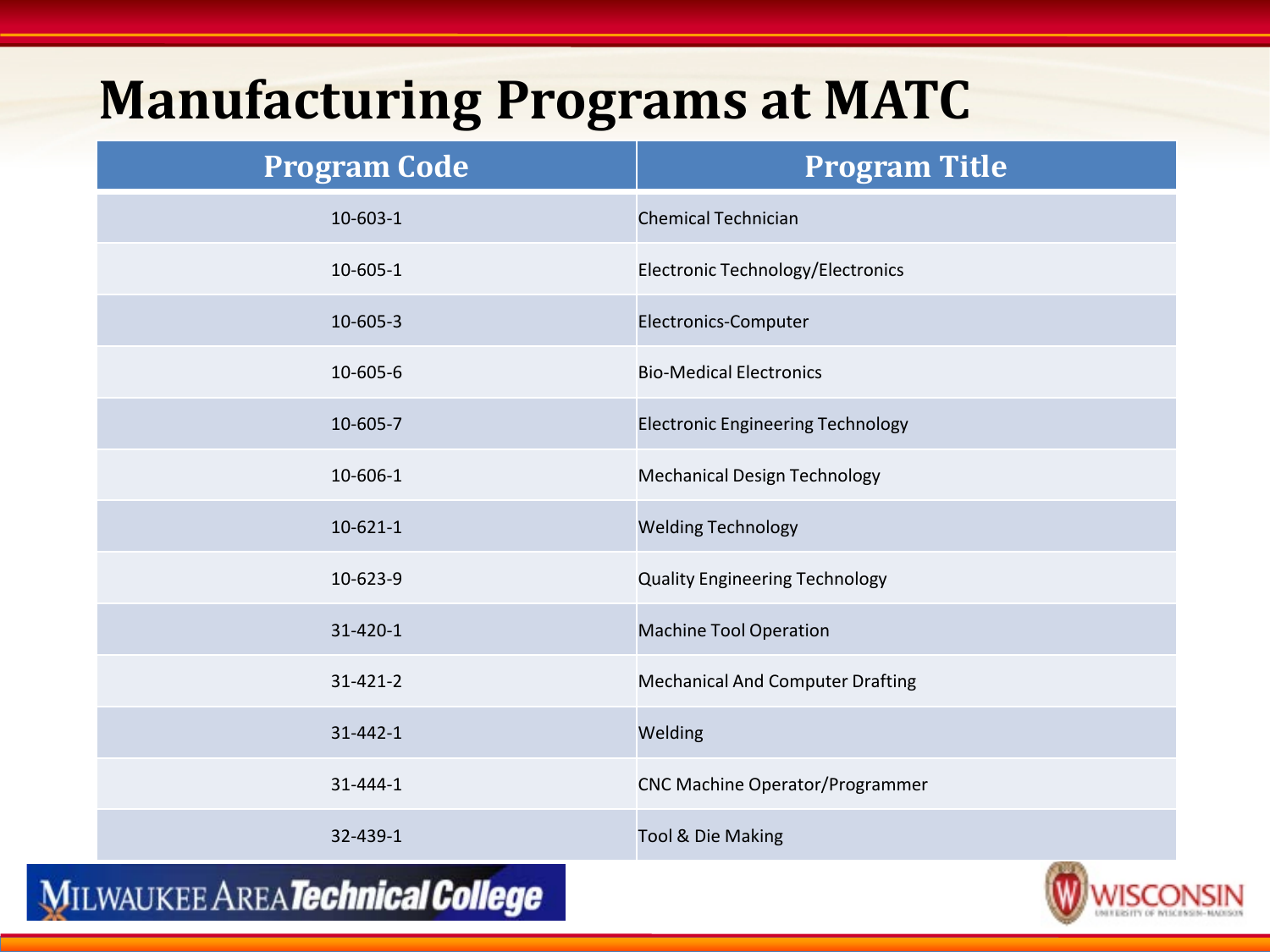#### **Projects at MATC**

- $\triangleright$  Purpose: to prepare students who fall under the math cutoff scores for full admission.
- $\triangleright$  Project #1-For Associate Degree METTE program students - a new one-credit companion course to MathGen-110 that contextualizes math learning using examples from manufacturing to support Associate Degree students who are in the prepared-learner level math course

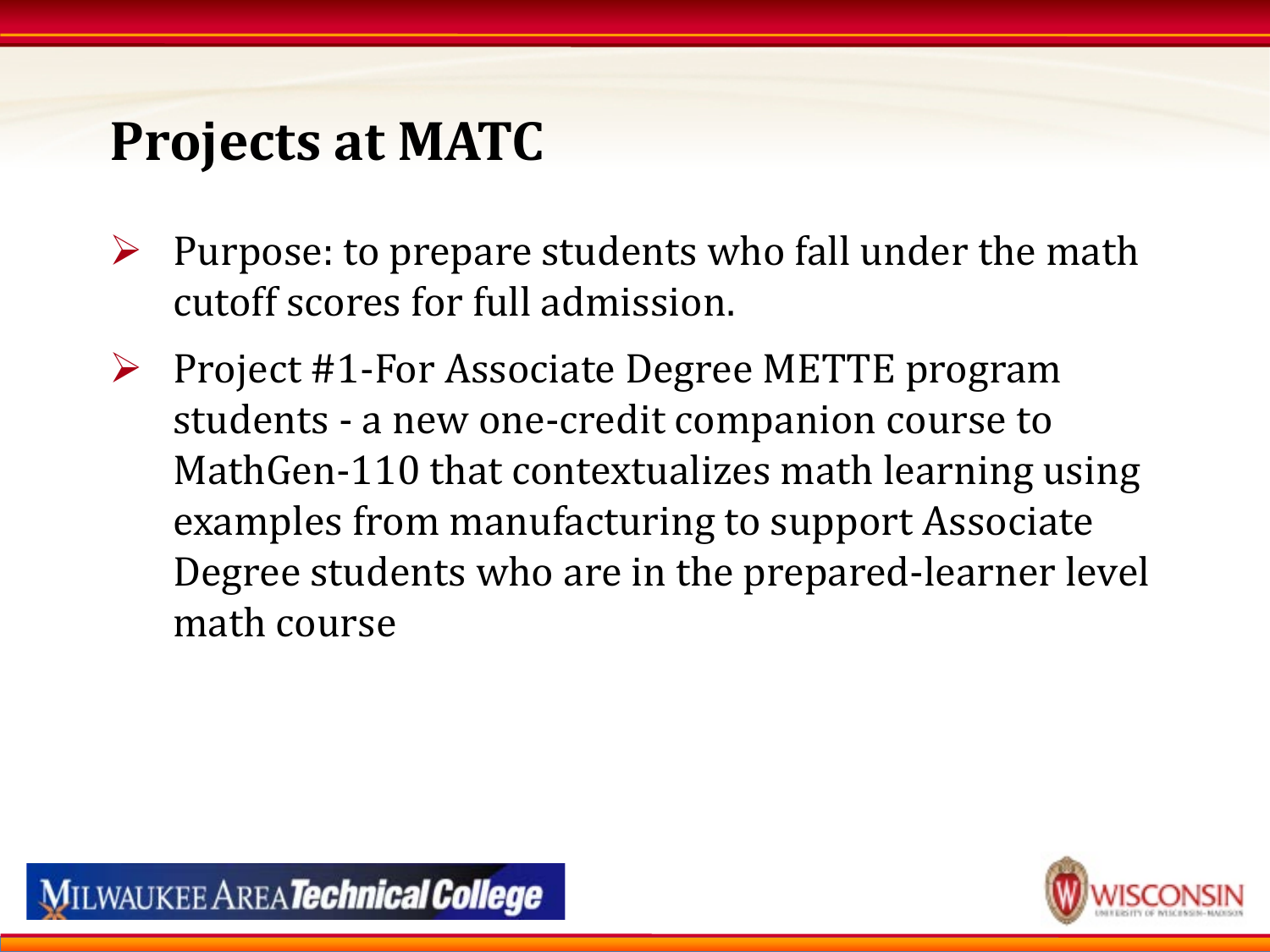#### **Projects at MATC (continued)**

- $\triangleright$  Project #2 For METTE Diploma program students a program specific math course with support from adult basic education (ABE)and hands-on learning, such as blueprint and shop courses. For example, the "Pathway to Welding" certificate program includes the following courses:
	- WELD-380 Welding Math 1 credit with Basic Skills Math
	- WELD-360 Blueprint Reading for Welders 2 credits
	- WELD-315 GAS Metal Arc Welding Practices 5 credits
	- QETECH MSSC Safety 1 credit

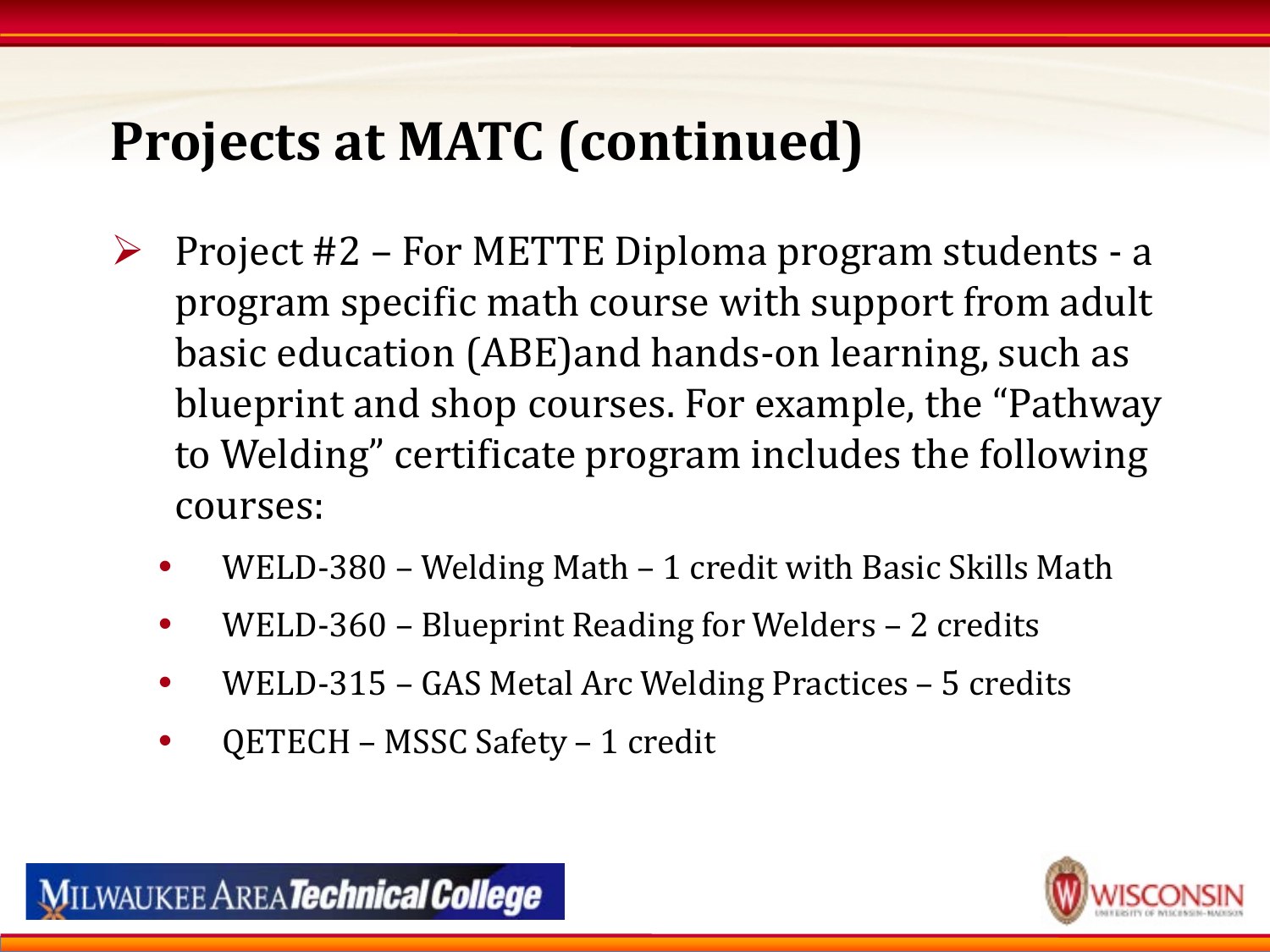### **Design of the study**

- $\triangleright$  Research questions
	- Does a contextualized instructional approach to developmental math courses effectively help students improve math skills?
	- In what ways does the contextualized approach shape students' math learning experiences?
- $\triangleright$  Qualitative approach
- $\triangleright$  Data collection
	- Interviews with instructors and students
	- Class observation

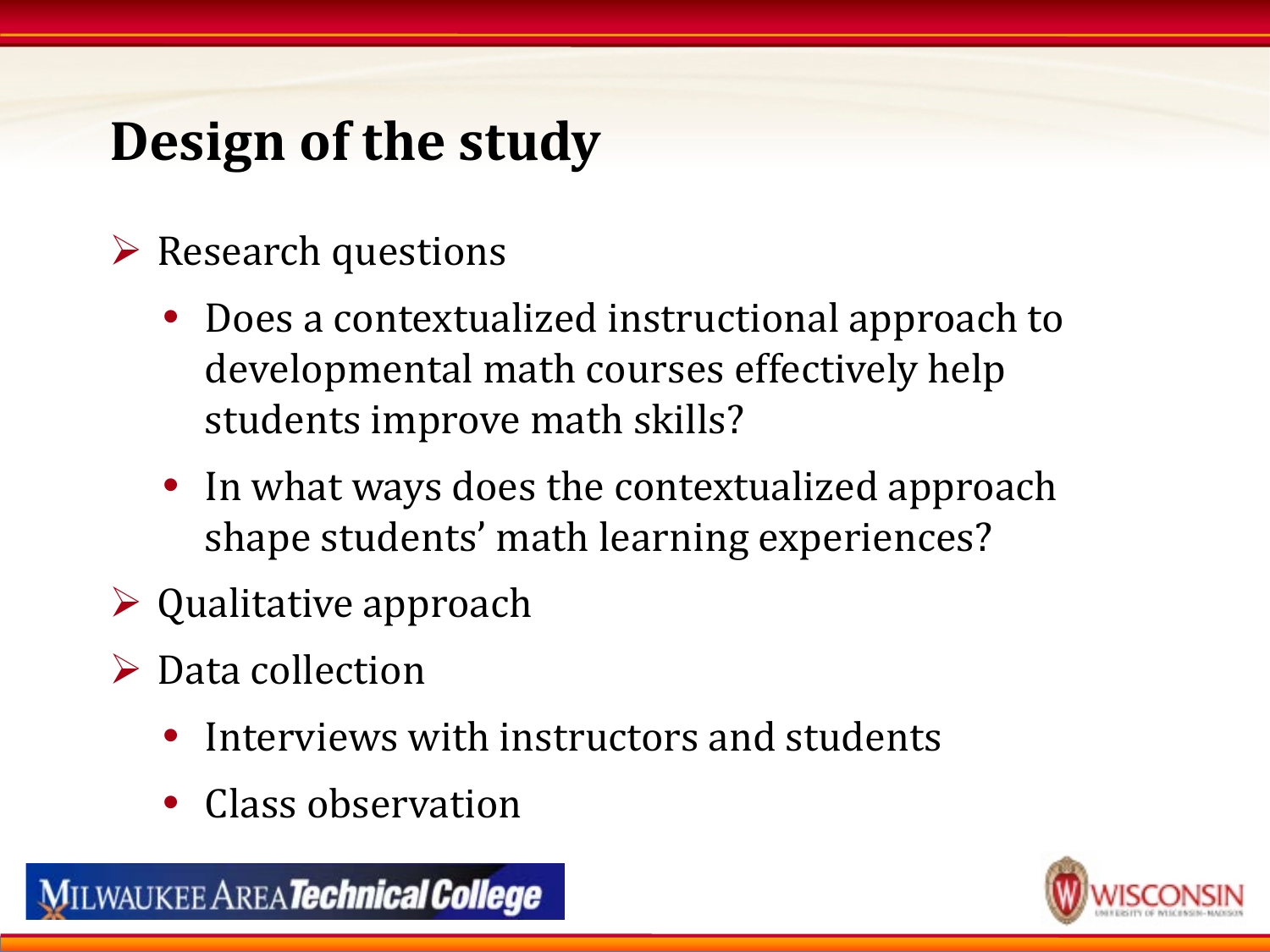$\triangleright$  Math as a complexity for students

• "There is just too much information. It is like you go to a restaurant, and they give you a big menu. It is hard to pick out something specific, because you have so much. By being so much, it is intimidating."



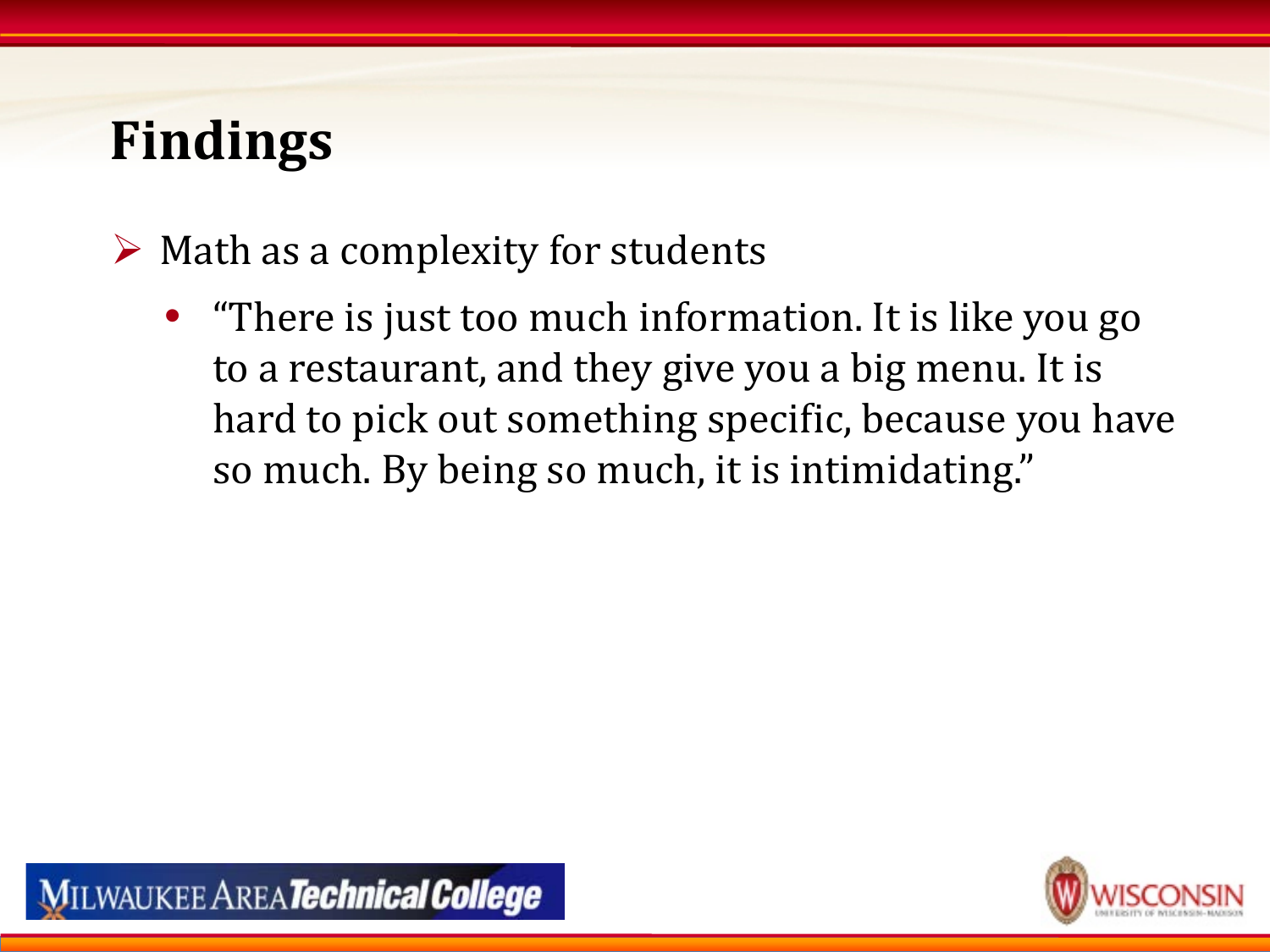- $\triangleright$  Students are motivated to learn
	- "Don't just give it to me and let me pass a C or D. I don't want to just pass by the basic knowledge of it. If I don't understand something, guess what, I want to know.



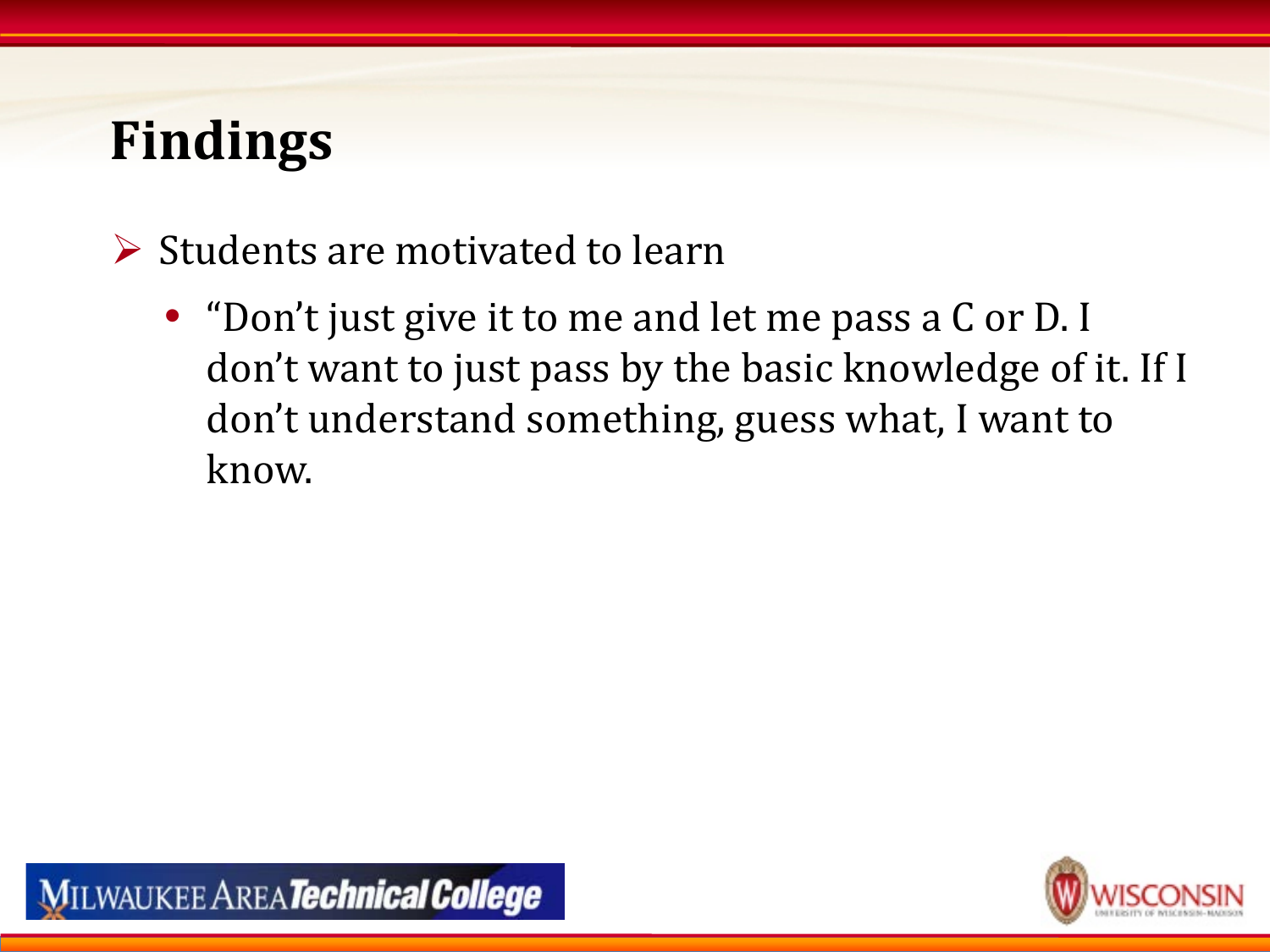- $\triangleright$  Needs for contextualized instruction
	- "If we don't need this math in everyday in whatever the field we are going to, we don't need it… Because if we cut something, we need to know why do we have to do this in order to get to this point… A lot of the math classes they don't actually do that."



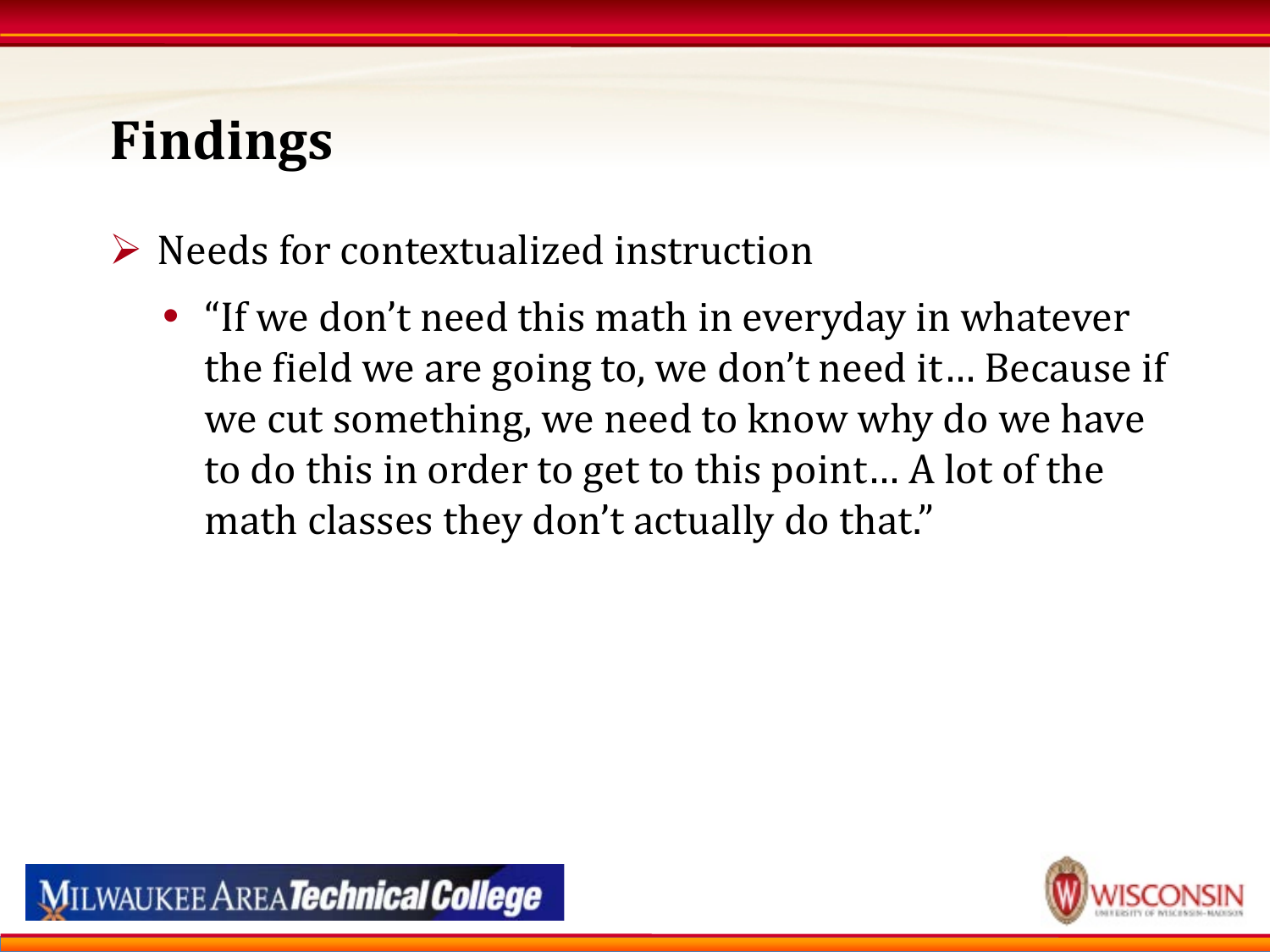- $\triangleright$  Faculty-student relationship
	- "That is why I say this is like a 'home room'. This is something every student should have, something where you can go and get your foundations
	- "This is the only class like this [where] you can have that hands-on benefits and the connection with the teacher."

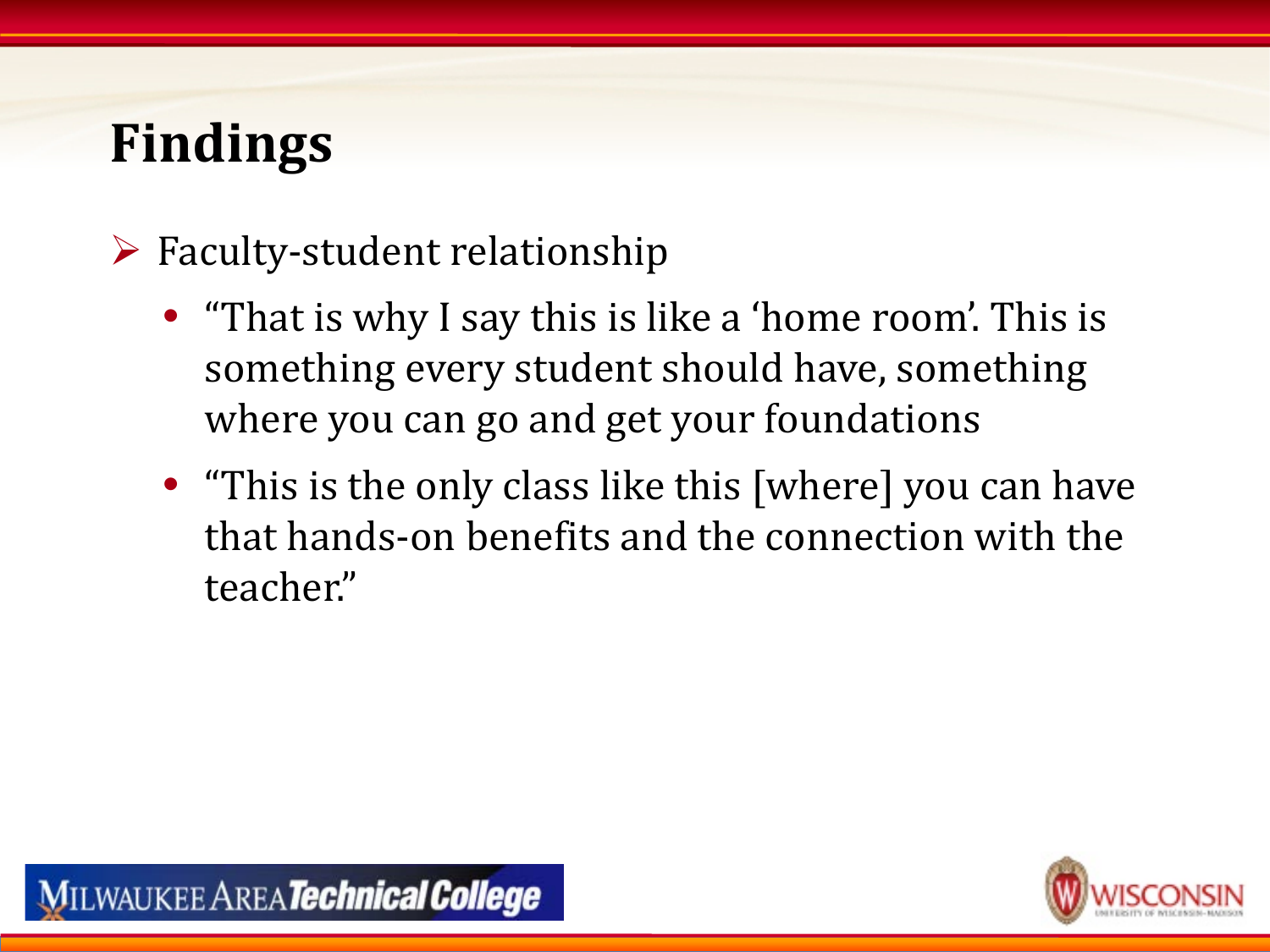$\triangleright$  Create a "warm" atmosphere for learning

- "This is what [this class] does. It helps you work out what the problem is, whatever the problem is. If I got a problem in welding, I got [the instructor] to help. If I got problems in English, I would go to [the instructor], although I don't know how much [the instructor] knows about English. But [the instructor] can direct me to the right position."
- "[The instructor and I] write [the question] out and we go through it. And we might go through it a couple of times, but we get it. That's the thing."



**MILWAUKEE AREA Technical College**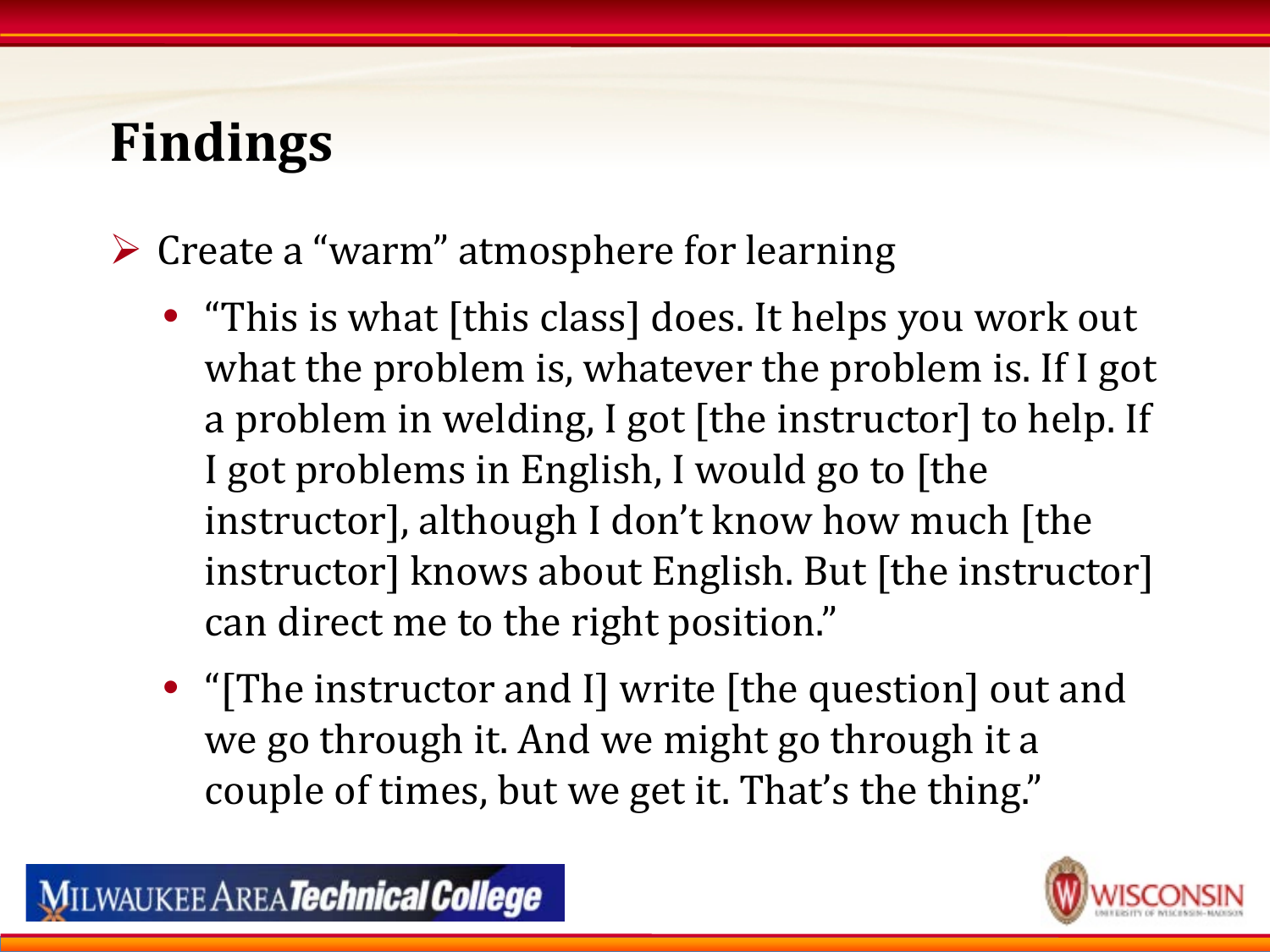#### Contextualization

- **"Trinity: math, blueprint, and workshop."**
- "Breaking knowledge down to beginners' level" was the common technique the instructor used to help student understand.
- "I show, you try, and I help."
- Students also favored the "question-answer, more questions, refine answer, and try it yourself process."